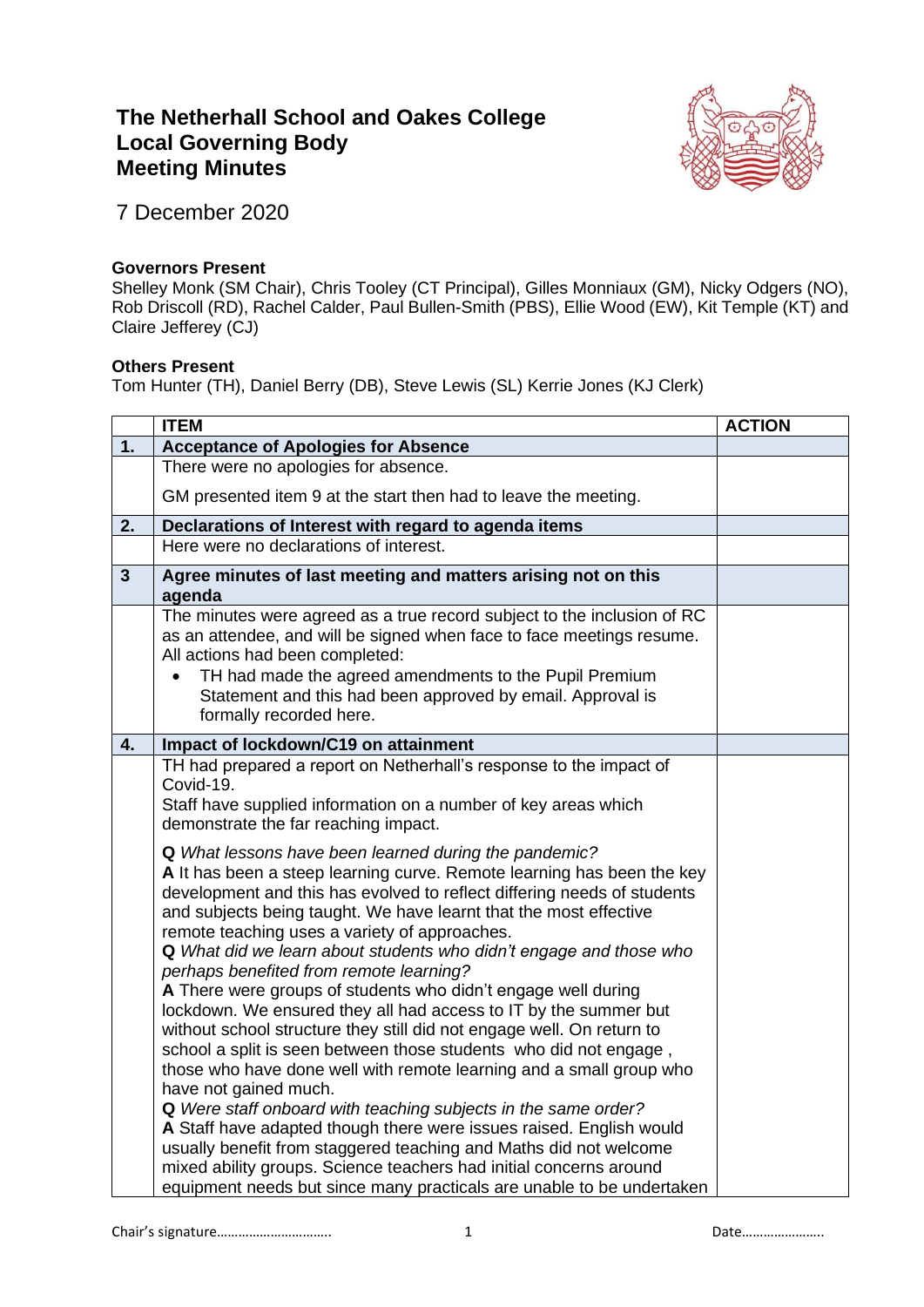|    | during this time it is less problematic. There is a benefit to having more<br>control over what is taught.<br>Q Can you please update us on the impact on Pupil Premium students<br>and mitigating actions?<br>A Interestingly Y10 and 11 data does not show a large impact on PP.<br>We made a huge effort to source devices for these students and<br>support them to engage. We feel this has contributed to reduced impact<br>when comparing with national figures. However, we suspect there may<br>be a longer term impact and are continuing with the interventions<br>already in place, although some intervention programmes have had to<br>be delayed or cancelled. Catchup funding and after school sessions are<br>aimed primarily at PP students.<br>Q Is attainment data from predicted grades?<br>A Yes, we are using the same figures as for previous years to allow |                                 |
|----|--------------------------------------------------------------------------------------------------------------------------------------------------------------------------------------------------------------------------------------------------------------------------------------------------------------------------------------------------------------------------------------------------------------------------------------------------------------------------------------------------------------------------------------------------------------------------------------------------------------------------------------------------------------------------------------------------------------------------------------------------------------------------------------------------------------------------------------------------------------------------------------|---------------------------------|
|    | comparisons. However, we don't have Progress 8 this year so are<br>comparing with students at the same point as last year and we are not<br>seeing a significant difference.<br><b>Q</b> How many more data points will you be looking at?<br>A The next Y11 data point is at the beginning of the summer term.<br>February mocks will be taken under formal conditions and will be used<br>to adjust predicted grades.<br>Q Is there data to determine whether the devices given to PP students<br>during lockdown are helping them make more progress now they are                                                                                                                                                                                                                                                                                                                 |                                 |
|    | back in school?<br>A Whilst every student who needed a device got one, some were just<br>on loan by external organisations during lockdown. A slight<br>improvement was seen after lockdown but it is difficult to link this to a<br>specific factor such as ownership of a device.<br>Q How important is it to continue ensuring those resources are available<br>to those pupils?<br>A It is difficult to measure the impact. Having a device allows inclusivity                                                                                                                                                                                                                                                                                                                                                                                                                   |                                 |
|    | in setting work and impacts pupils' self-esteem. It can also change the<br>parents' view, and surveys show parents felt supported by school during<br>this time which also correlates with how well children do.<br>We will need to keep checking that students have access and continue<br>to ask what value they are getting.                                                                                                                                                                                                                                                                                                                                                                                                                                                                                                                                                      |                                 |
| 5. | SIP - Strategy on a page and SLT targets (DB)<br>The following two documents had been shared with governors:                                                                                                                                                                                                                                                                                                                                                                                                                                                                                                                                                                                                                                                                                                                                                                         |                                 |
|    | Key Priorities 20-21<br><b>SLT 100 Word Ambitions</b>                                                                                                                                                                                                                                                                                                                                                                                                                                                                                                                                                                                                                                                                                                                                                                                                                                |                                 |
|    | An ambitious set of targets have been set for this year with a focus on<br>developing staff ownership of priority areas.                                                                                                                                                                                                                                                                                                                                                                                                                                                                                                                                                                                                                                                                                                                                                             |                                 |
|    | Q With regards the Y7-8 curriculum renewal priority, how do we know<br>the curriculum is appropriate?<br>A We have sought the student view via the student council to ensure<br>they find it engaging and we will monitor this going forward.<br>Q It looks like the pathways chosen for science may not be encouraging<br>them to go on to university; the courses seem more vocational. Is that<br>the case?<br>A The pathway offered is applicable for all and it must be remembered<br>that university isn't right for everyone. The courses offered are felt to be<br>the best for both options and are all aspirational.<br>Q Can you explain RBIs?                                                                                                                                                                                                                            | T&L link to<br>look at further? |
|    | A This is the relative behave index $-$ it puts a weighting on each<br>behaviour incident. Dividing by the number of sessions in school can                                                                                                                                                                                                                                                                                                                                                                                                                                                                                                                                                                                                                                                                                                                                          |                                 |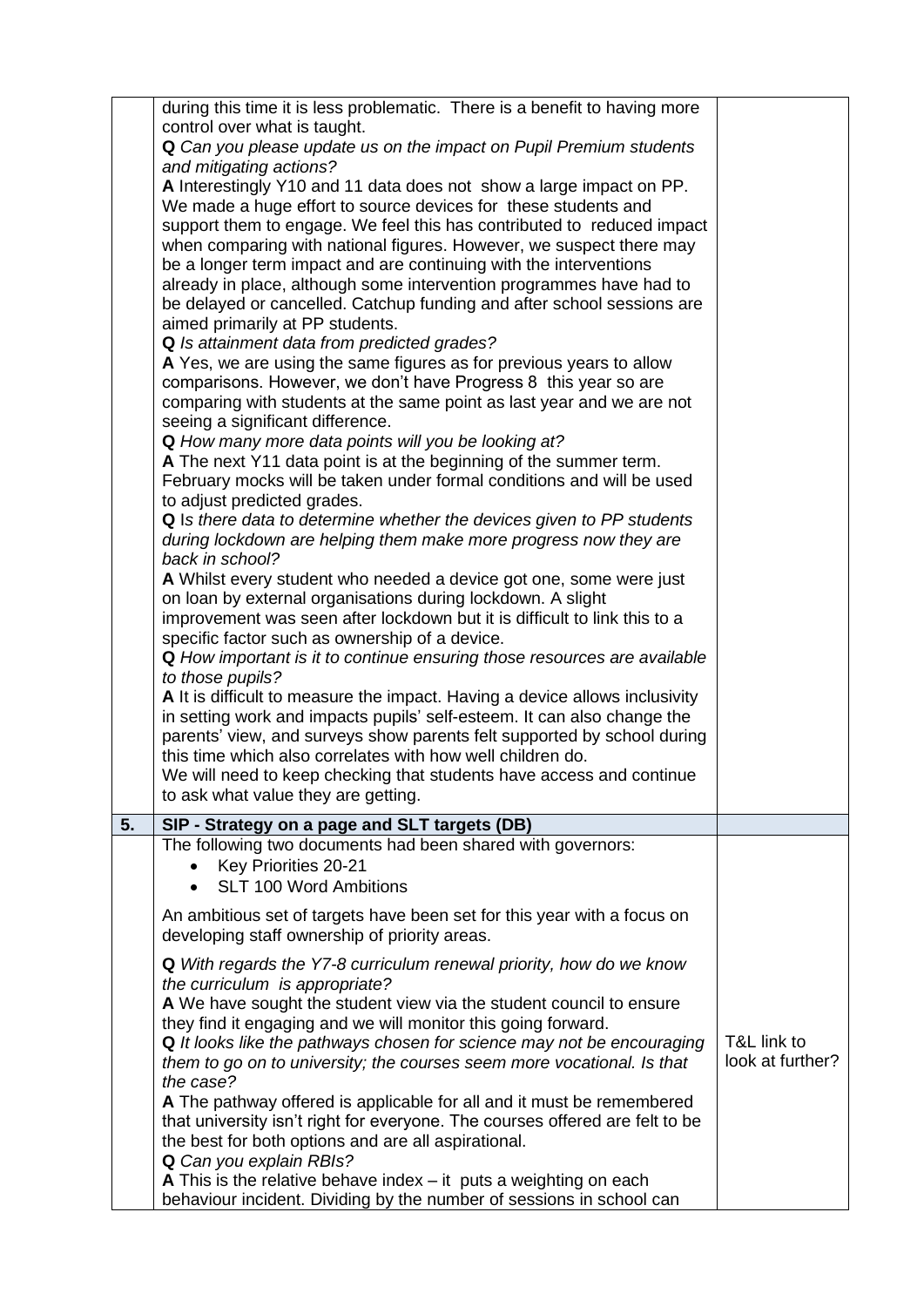|    | show an average number of stages per day and can be compared<br>between years and year groups to assess whether the Behaviour<br>Policy is having an impact                                                                                                                                                                                                                                                                                                                                                                                                                                                                                                                                                                                                                                                                                    |  |
|----|------------------------------------------------------------------------------------------------------------------------------------------------------------------------------------------------------------------------------------------------------------------------------------------------------------------------------------------------------------------------------------------------------------------------------------------------------------------------------------------------------------------------------------------------------------------------------------------------------------------------------------------------------------------------------------------------------------------------------------------------------------------------------------------------------------------------------------------------|--|
|    | The SLT 100 word ambitions has been prepared to share with staff,<br>explaining the leadership approach this year and beyond.<br>It is distilled down into a helpful document to aid communication. It is<br>also helpful for governors.                                                                                                                                                                                                                                                                                                                                                                                                                                                                                                                                                                                                       |  |
|    | Netherhall staff are asked to be aspirational and work as a team to<br>achieve over the next three years. A distributed leadership approach<br>will build capacity for continual improvement which will be evidenced<br>through CPD and appraisal.                                                                                                                                                                                                                                                                                                                                                                                                                                                                                                                                                                                             |  |
| 6. | <b>Principals report (CT)</b>                                                                                                                                                                                                                                                                                                                                                                                                                                                                                                                                                                                                                                                                                                                                                                                                                  |  |
|    | CT had shared his report with governors.                                                                                                                                                                                                                                                                                                                                                                                                                                                                                                                                                                                                                                                                                                                                                                                                       |  |
|    | He highlighted a few areas and governors asked questions:<br>Roll                                                                                                                                                                                                                                                                                                                                                                                                                                                                                                                                                                                                                                                                                                                                                                              |  |
|    | Up slightly overall if Oakes students are included. There has been<br>a lot of mobility. Higher numbers leaving Y9 are due to students<br>going to CAST. Sometimes some of these students return later in<br>the year.<br><b>Exclusions</b>                                                                                                                                                                                                                                                                                                                                                                                                                                                                                                                                                                                                    |  |
|    | <b>Q</b> Are there any particular triggers contributing to exclusions?<br>A Changes in the school day mean there is more control, less<br>opportunity for school mixing and therefore the number of<br>exclusions has reduced. Many of the incidents that have been<br>seen are related to the Covid-19 situation and some individuals are<br>being repeatedly excluded. They are polarised around certain year<br>groups.<br>Q The number of physical assaults is already at the same number<br>as the total for last year. What is the context and is this a concern?<br>A There are twelve Y10 boys involved in some sort of feud. The<br>assaults have largely taken place out of school. There are<br>concerns about how this has developed and a possible connection<br>with local gangs. The police have been involved. Of eight cases, |  |
|    | three are the same student. Some are undergoing trial managed<br>moves.<br>Q Persistent disruptive behaviours seems very low compared with<br>last year?<br>A There is less opportunity for disruptive behaviour as students are<br>confined to year groups. It is a controlled environment. It should<br>also be noted that there is greater commitment from most students<br>to focus on their work and for those who are dis-engaged they may<br>not even be in school. There have also been a large number out of<br>school due to self-isolations                                                                                                                                                                                                                                                                                         |  |
|    | <b>Covid response</b><br>$\bullet$<br>Netherhall has been very lucky and had just four positive Covid<br>cases so far.<br>Q When large numbers are out of school do you switch to online<br>teaching?<br>A If the whole year group is out of school then it is all online. There<br>is a planned strategic response with all departments having plans                                                                                                                                                                                                                                                                                                                                                                                                                                                                                          |  |
|    | ready in case of this.<br>Q What happens if it's not the whole year group?                                                                                                                                                                                                                                                                                                                                                                                                                                                                                                                                                                                                                                                                                                                                                                     |  |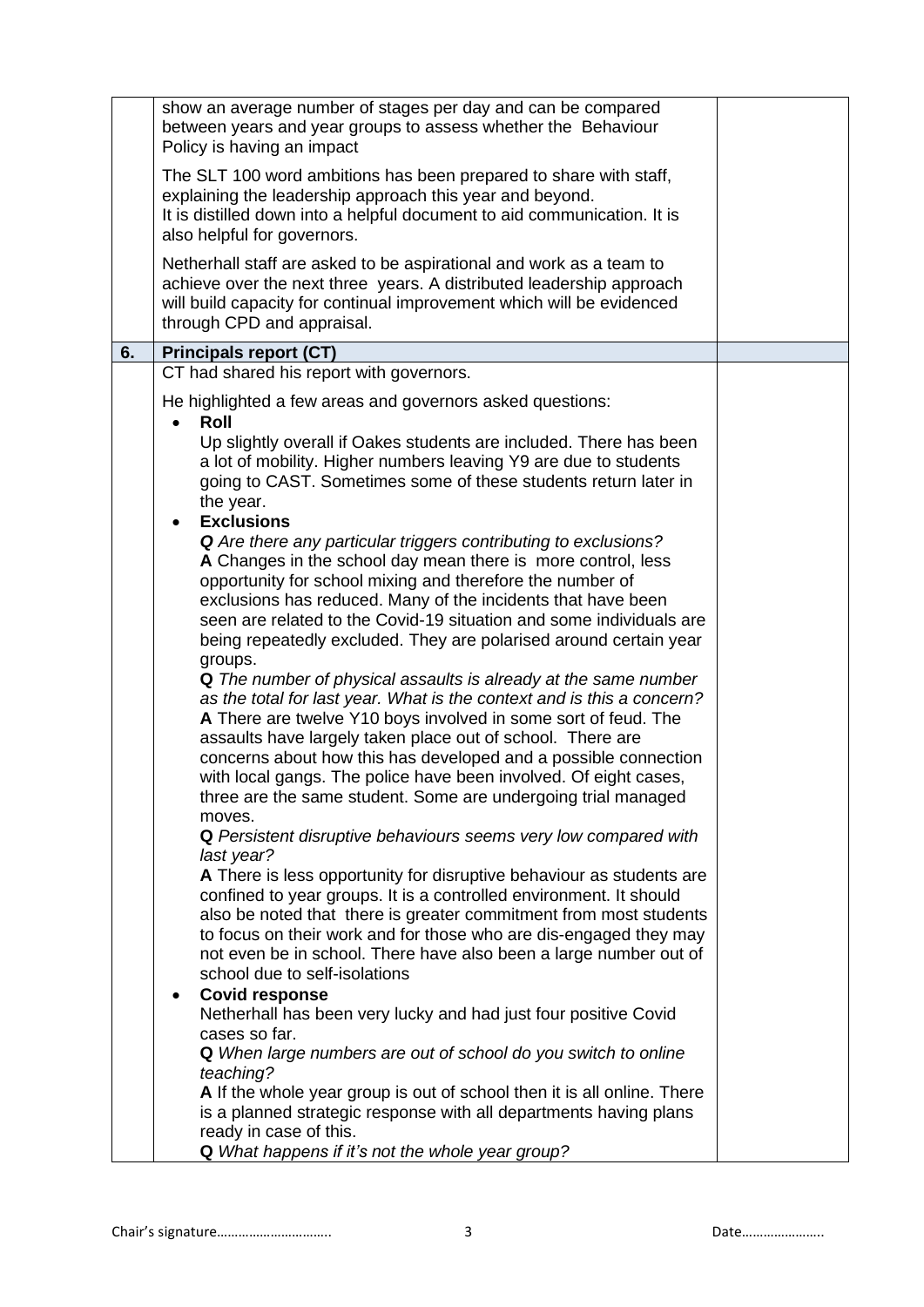|    | A In some cases lessons are streamed live. Some teachers have<br>recorded lessons to be shared afterwards. Others have sent work              |  |
|----|-----------------------------------------------------------------------------------------------------------------------------------------------|--|
|    | home.<br>Q Is there a way for a 'floating' person to help with the technical                                                                  |  |
|    | side?                                                                                                                                         |  |
|    | A Whilst that would be fantastic there is just no available capacity.                                                                         |  |
|    | <b>Attendance</b><br>$\bullet$<br>Q How do you work out whether students are off for genuine                                                  |  |
|    | reasons? How do you analyse and make any judgements?                                                                                          |  |
|    | A When students are shielding or self-isolating their attendance<br>doesn't affect these figures as they are coded separately. There          |  |
|    | are some anomalies to deal with such as families wanting to                                                                                   |  |
|    | quarantine early as they are going to travel abroad at Christmas.<br>Nationally attendance is 75-80% so we are doing well.                    |  |
|    | Q Are some pupils not coming in because of concerns for family                                                                                |  |
|    | members and how is this coded?                                                                                                                |  |
|    | A Unless there is a doctor's letter to support the absence this is<br>classed as unauthorised absence.                                        |  |
|    | <b>Personnel</b><br>$\bullet$                                                                                                                 |  |
|    | There has been a significant turnover of staff this year.<br>Q Are you concerned that there may be even more staff leaving                    |  |
|    | due to the pressure of Covid?                                                                                                                 |  |
|    | A Yes, we are already seeing some staff deciding to retire earlier                                                                            |  |
|    | than planned and some wanting to work part time and at the same<br>time it may prove more difficult to recruit.                               |  |
|    | <b>Complaints and whistleblowing report</b><br>$\bullet$                                                                                      |  |
|    | There have been three Stage 2 complaints this term which were<br>linked to Covid-19, and no whistleblowing                                    |  |
|    | <b>School Improvement Plan</b><br>$\bullet$                                                                                                   |  |
|    | Q Has anything been removed from the SIP as there is a huge<br>amount going on?                                                               |  |
|    | A There has been a significant reduction and what is seen now is a                                                                            |  |
|    | distilled down version with a 1 page summary of key areas.                                                                                    |  |
|    | <b>Y7 applications</b><br>$\bullet$<br>There has been an increase in 1 <sup>st</sup> place applications                                       |  |
|    | Q Does this go anyway towards mitigating the gap created by the                                                                               |  |
|    | LA error?<br>A It helps take us close to our 180 places but we still need in-year                                                             |  |
|    | transfers because of the gap created.                                                                                                         |  |
| 7. | <b>Safeguarding (SL)</b>                                                                                                                      |  |
|    | Although the annual monitoring report did not need to be submitted to<br>the LA this year, SL prepared a report for governors based on the    |  |
|    | annual report format. SL has taken over this year as Designated                                                                               |  |
|    | Safeguarding Lead.                                                                                                                            |  |
|    | A safeguarding summary was also supplied. There has been an<br>increase in the number of referrals at the school which is due in part to      |  |
|    | lockdown but also to the increased number of students at Oakes                                                                                |  |
|    | College and the increasing number of those with safeguarding issues;<br>40% of Oakes students require additional support. Training has been a |  |
|    | priority and the training is now available online.                                                                                            |  |
|    | <b>Q</b> What are the particular safeguarding issues with the sixth form?                                                                     |  |
|    | A It is predominantly mental health issues with 16-18 year olds,<br>including self-harm and suicide plans, and more time needs to be          |  |
|    | allocated to them.                                                                                                                            |  |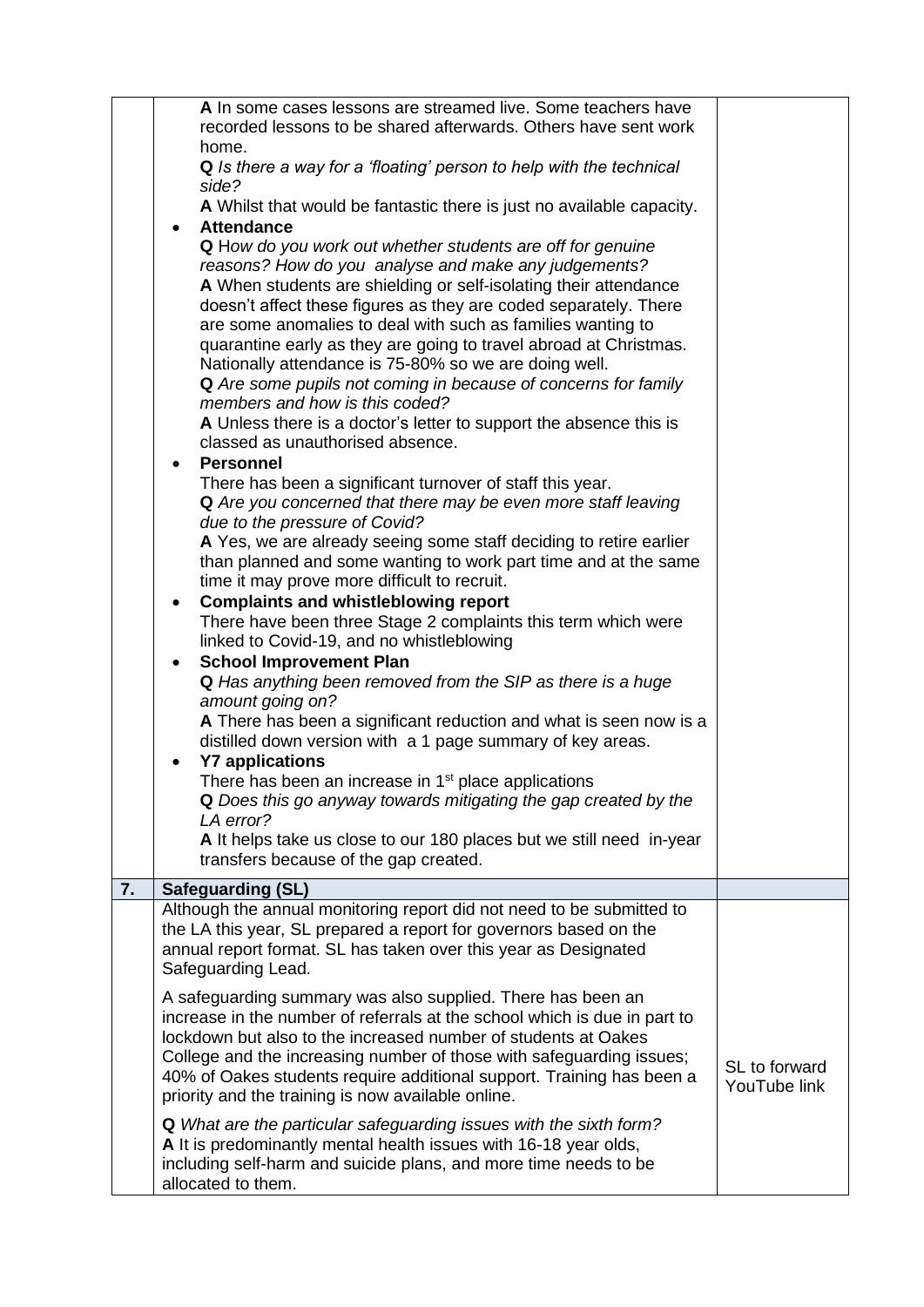|    | A Internal staff are currently supporting students and we have two<br>mental health leads. The plan is to grow expertise from within as they<br>know the students and we are looking at supervision for those staff<br>involved. There are also external volunteer counsellors. More<br>time, money and spaces are needed.<br>There have been three referrals to social care so far but none have<br>reached the required thresholds. It should be noted that the social care<br>system is very stretched.<br>Q What happens after a failed referral?<br>A There is early help available, either a family worker or targeted<br>support (not higher level help)<br>Governors noted the report and thanked SL for all the work he has done<br>since taking over this role.<br>There is to be a Trust audit with Duncan Cooper in January.                                                                                                                                                         | Report to<br>future meeting                                                 |
|----|--------------------------------------------------------------------------------------------------------------------------------------------------------------------------------------------------------------------------------------------------------------------------------------------------------------------------------------------------------------------------------------------------------------------------------------------------------------------------------------------------------------------------------------------------------------------------------------------------------------------------------------------------------------------------------------------------------------------------------------------------------------------------------------------------------------------------------------------------------------------------------------------------------------------------------------------------------------------------------------------------|-----------------------------------------------------------------------------|
| 8. | Three Year Key Priorities update (CJ)                                                                                                                                                                                                                                                                                                                                                                                                                                                                                                                                                                                                                                                                                                                                                                                                                                                                                                                                                            |                                                                             |
|    | CJ shared the 2025 Ambition Planning which has been uploaded to the<br>shared drive.<br>She explained the three stage approach of reflect, explore and decide.<br>In January a working group will meet to reflect on where we are now<br>and take ideas to the 'explore' stage in February when SLT and LGB<br>will consider input from all stakeholders to develop the 2025 ambition<br>and key priorities.<br>In March the 2025 Ambition will be confirmed, with details of key<br>priorities, strategies, goals and measures. By the end of the spring term<br>a one page framework will be drafted and this will inform the 2021-22<br>school improvement plan.                                                                                                                                                                                                                                                                                                                              |                                                                             |
|    | The PowerPoint sets out those to be involved at the various stages and<br>makes clear the time of 2-3 hours each month.                                                                                                                                                                                                                                                                                                                                                                                                                                                                                                                                                                                                                                                                                                                                                                                                                                                                          |                                                                             |
|    | Anglian Learning will be a key stakeholder and will provide support as a<br>'critical friend'                                                                                                                                                                                                                                                                                                                                                                                                                                                                                                                                                                                                                                                                                                                                                                                                                                                                                                    |                                                                             |
| 9. | <b>Committee headline updates</b>                                                                                                                                                                                                                                                                                                                                                                                                                                                                                                                                                                                                                                                                                                                                                                                                                                                                                                                                                                |                                                                             |
|    | <b>Resources Committee</b><br>20/21 has started with a significant deficit and low reserves due to the<br>impact of Covid-19 which is incurring additional costs and loss of<br>commercial income.<br>GM has been working on a 5 year plan and asked if any governor<br>sufficiently familiar with Excel would like to learn about it and be<br>involved.<br>SM reported that she is following up on:<br>Recruiting governors with financial skills<br>Bungalow sale – meeting with Duncan Cooper shortly to discuss<br>Contacting LA re mis-allocation of Y7s last year.<br>$\bullet$<br><b>Teaching, Learning and Behaviour Committee</b><br>The meeting focussed on the quality of teaching, CPD and appraisal<br>systems. Governors were satisfied that systems are robust.<br><b>Pay Committee</b><br>NO and EW met as the Pay Committee to review pay recommendations<br>on behalf of the LGB. They approved the recommendations for pay<br>progressions and this was ratified by the LGB. | Governors to<br>confirm with<br>GM re 5 year<br>plan<br>SM to contact<br>LA |